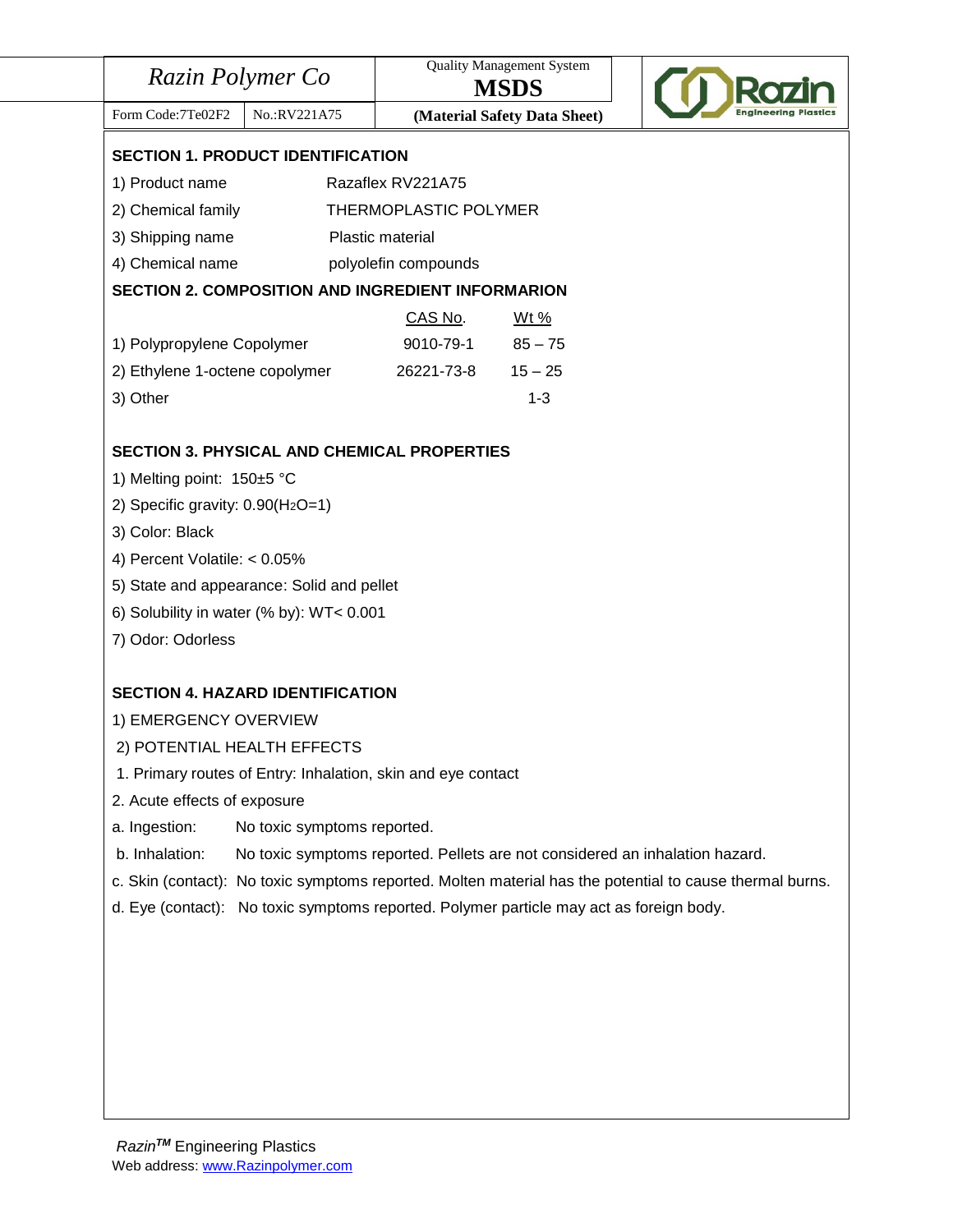| Razin Polymer Co |  |
|------------------|--|
|------------------|--|



# Form Code:7Te02F2 | No.:RV221A75 | **(Material Safety Data Sheet)**

**SECTION 5. FIRST AID MEASURES**

1) Ingestion: If significant quantity has been swallowed, give glass of water and induce vomiting. Seek medical attention.

2) Inhalation: Remove to fresh air. Seek medical attention if symptoms persist.

3) Skin (contact): If molten polymer contacts skin. Cool rapidly with cold water. Seek medical attention.

4) Eye (contact): Flush with plenty of water. Seek medical attention if symptoms persist.

## **SECTION 6. FIRE FIGHTING MEASURES**

- 1) Flash point (method used): No data available
- 2) Flammable limits in air % by volume: No data available
- 3) Extinguishing media: Dry chemical, CO2, foam or water spray
- 4) Special fire-fighting procedures: Water and/ or dry chemical should not be used on Machinery. Self-

contained breathing apparatus and personal protective equipment may be needed for large fires.

5) Unusual fire and explosion hazards: None known

## **SECTION 7. ACCIDENTAL RELEASE MEASURES**

1) Land Spill: Pellets are slippery. Scoop up material and put into suitable container for disposal as a nonhazardous waste.

2) Water Spill: This material will sink and is non-hazardous in water.

3) Accidental or Unplanned Releases: Clean area with vacuum or put into suitable container for disposal as a nonhazardous waste.

## **SECTION 8. HANDLING AND STORAGE**

1) Handling: Wear long sleeves and gloves. Keep bags always closed and avoid pellets/bags from getting wet.

2) Storage: Keep bags in a well-ventilated place. Keep bags always closed and avoid pellets/bags from getting wet.

## **SECTION 9. EXPOSURE CONTROLS AND PERSONAL PROTECTION**

1) EXPOSURE CONTROLS

## 2) PERSONAL PROTECTION

a. Ventilation Local exhaust mechanical: Recommended when appropriate to control employee exposure may not be adequate as the sole means to control employee exposure.

- b. Respiratory protection: Approved respirators recommended when handling hot material.
- c. Protective gloves: Recommend during melt processing.
- d. Eye protection: Safety glasses recommended.